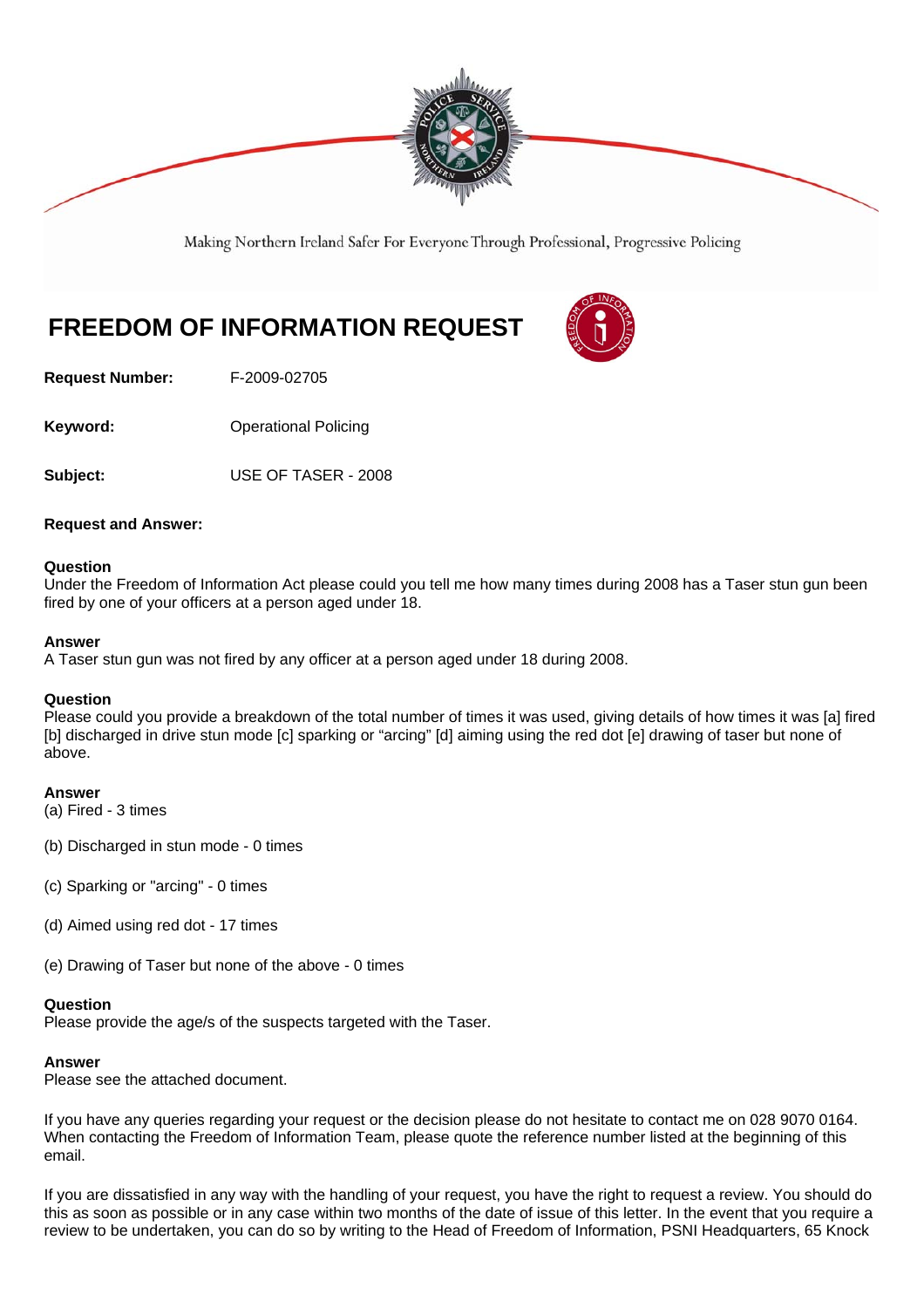#### Road, Belfast, BT5 6LE or by emailing FOI@psni.pnn.police.uk

If following an internal review, carried out by an independent decision maker, you were to remain dissatisfied in any way with the handling of the request you may make a complaint, under Section 50 of the Freedom of Information Act, to the Information Commissioner's Office and ask that they investigate whether the PSNI has complied with the terms of the Freedom of Information Act. You can write to the Information Commissioner at Information Commissioner's Office, Wycliffe House, Water Lane, Wilmslow, Cheshire, SK9 5AF. In most circumstances the Information Commissioner will not investigate a complaint unless an internal review procedure has been carried out, however the Commissioner has the option to investigate the matter at his discretion.

Please be advised that PSNI replies under Freedom of Information may be released into the public domain via our website @ http://www.psni.police.uk/

Personal details in respect of your request have, where applicable, been removed to protect confidentiality.